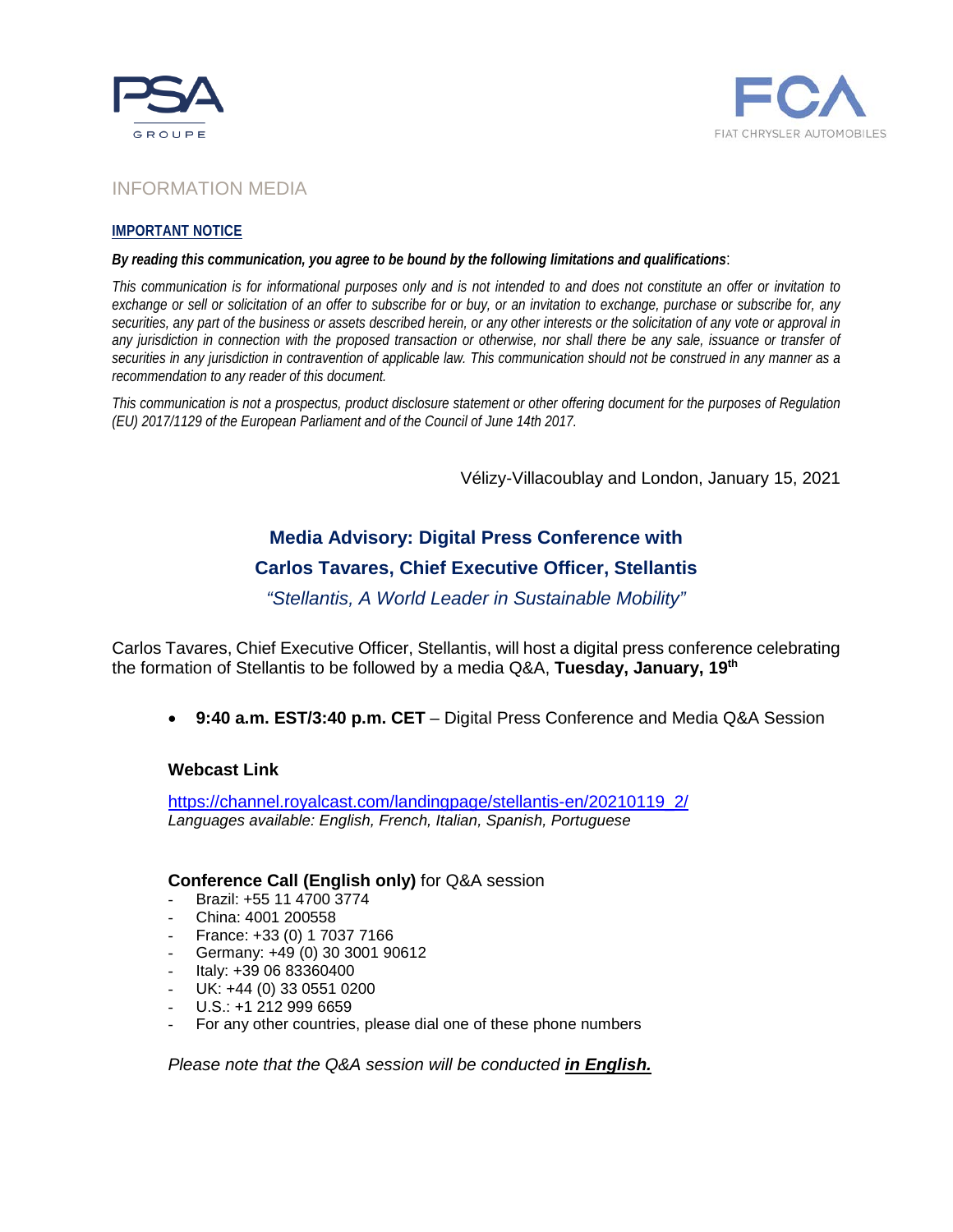



**For TV and Radio:** broadcast quality connection will be also available (on demand).

**Following the press conference,** a replay website will be available.

## **Background:**

- Saturday, January 16, 2021, the FCA and Groupe PSA merger will be formally completed.
- Monday, January 18, 2021, Stellantis common shares will begin trading on the Euronext in Paris and on the Mercato Telematico Azionario in Milan.
- Tuesday, January 19, 2021, Stellantis common shares will begin trading on the New York Stock Exchange. The NYSE is closed on January 18 in observance of the Martin Luther King Jr. holiday.

# # # #

### **For further information:**

## **FCA Groupe PSA**

Shawn Morgan: +1 248 760 2621 [shawn.morgan@fcagroup.com](mailto:shawn.morgan@fcagroup.com)

Karine Douet: +33 6 61 64 03 83 [karine.douet@mpsa.com](mailto:karine.douet@mpsa.com)

Claudio D'Amico: +39 334 7107828 claudio.damico@fcagroup.com

Valérie Gillot: +33 6 83 92 92 96 [valerie.gillot@mpsa.com](mailto:valerie.gillot@mpsa.com)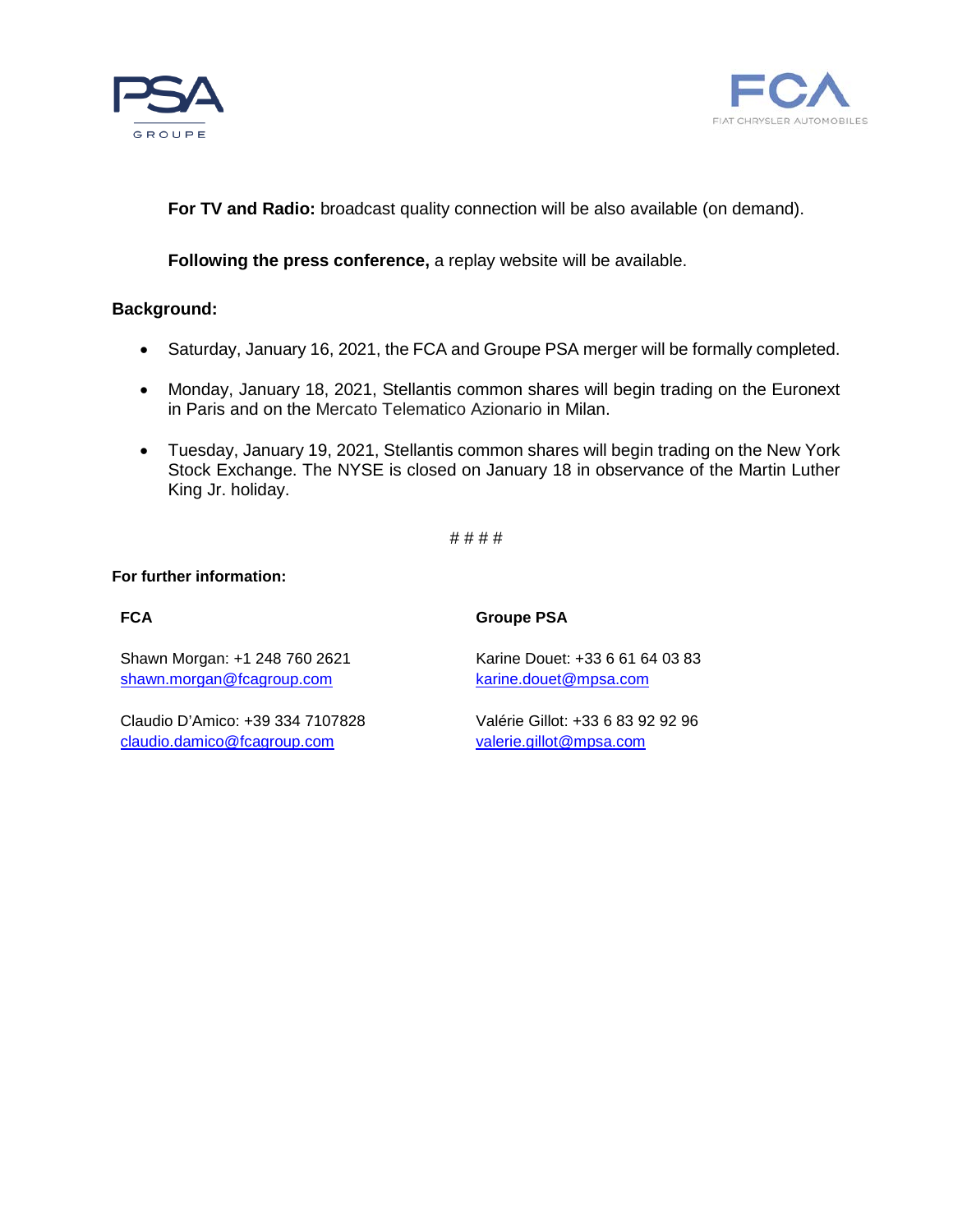



### *About FCA*

*Fiat Chrysler Automobiles (FCA) is a global automaker that designs, engineers, manufactures and sells vehicles in a portfolio of exciting brands, including Abarth, Alfa Romeo, Chrysler, Dodge, Fiat, Fiat Professional, Jeep®, Lancia, Ram and Maserati. It also sells parts and services under the Mopar name and operates in the components and production systems sectors under the Comau and Teksid brands. FCA employs nearly 200,000 people around the globe. For more information regarding FCA, please visit [www.fcagroup.com](https://www.fcagroup.com/en-US/Pages/home.aspx)*

#### *About Groupe PSA*

*[Groupe PSA](https://www.groupe-psa.com/en/) designs unique automotive experiences and delivers mobility solutions to meet all customer expectations. The Group has five car brands, Peugeot, Citroën, DS, Opel and Vauxhall and provides a wide array of mobility and smart services under the Free2Move brand. Its 'Push to Pass' strategic plan represents a first step towards the achievement of the Group's vision to be "a global carmaker with cutting-edge efficiency and a leading mobility provider sustaining lifetime customer relationships". An early innovator in the field o[f autonomous and connected cars,](https://www.groupe-psa.com/en/story/en-route-vers-la-voiture-autonome/) Groupe PSA is also involved in financing activities through Banque PSA Finance and in automotive equipment via Faurecia.*

*Media library[: medialibrary.groupe-psa.com](http://medialibrary.groupe-psa.com/) / [@GroupePSA\\_EN](https://twitter.com/GroupePSA_EN)*

#### **FORWARD-LOOKING STATEMENTS**

*This communication contains forward-looking statements. In particular, these forward-looking statements include statements regarding future financial performance and the expectations of FCA and PSA (the "Parties") as to the achievement of certain targeted metrics at any future date or for any future period are forward-looking statements. These statements may include terms such as "may", "will", "expect", "could", "should", "intend", "estimate", "anticipate", "believe", "remain", "on track", "design", "target", "objective", "goal", "forecast", "projection", "outlook", "prospects", "plan", or similar terms. Forward-looking statements are not guarantees of future performance. Rather, they are based on the Parties' current state of knowledge, future expectations and projections about future events and are by their nature, subject to inherent risks and uncertainties. They relate to events and depend on circumstances that may or may not occur or exist in the future and, as such, undue reliance should not be placed on them.*

*Actual results may differ materially from those expressed in forward-looking statements as a result of a variety of factors, including: the impact of the COVID-19 pandemic, the ability of PSA and FCA and/or the combined group resulting from the proposed transaction (together with the Parties, the "Companies") to launch new products successfully and to maintain vehicle shipment volumes; changes in the global financial markets, general economic environment and changes in demand for automotive products, which is subject to cyclicality; changes in local economic and political conditions, changes in trade policy and the imposition of global and regional tariffs or tariffs targeted to the automotive industry, the enactment of tax reforms or other changes in tax laws and regulations; the Companies' ability to expand certain of their brands globally; the Companies' ability to offer innovative, attractive products; the Companies' ability to develop, manufacture and sell vehicles with advanced features including enhanced electrification, connectivity and autonomous-driving characteristics; various types of claims, lawsuits, governmental investigations and other contingencies, including product liability and warranty claims and environmental claims, investigations and lawsuits; material operating expenditures in relation to compliance with environmental, health and safety regulations; the intense level of competition in the automotive industry, which may increase due to consolidation; exposure to shortfalls in the funding of the Parties' defined benefit pension plans; the ability to provide or arrange for access to adequate financing for dealers and retail customers and associated risks related to the establishment and operations of financial services companies; the ability to access funding to execute the Companies' business plans and improve their businesses, financial condition and results of operations; a*  significant malfunction, disruption or security breach compromising information technology systems or the electronic control *systems contained in the Companies' vehicles; the Companies' ability to realize anticipated benefits from joint venture*